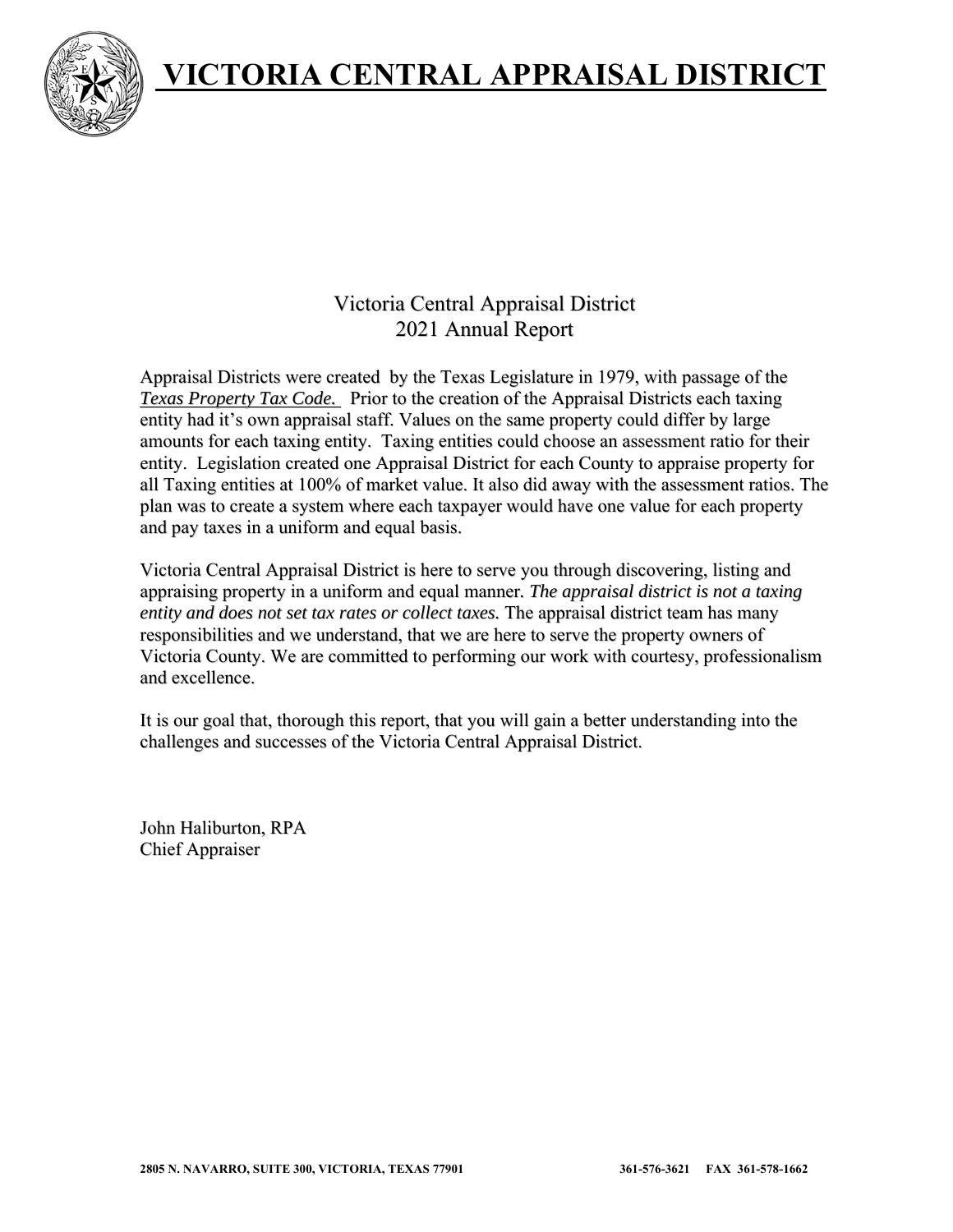

### Taxing Entities served by Victoria Central Appraisal District

Victoria Central Appraisal District is charged with the appraisal of all taxable property located within Victoria County. There are 17 taxing entities partially or totally located within the District's boundaries. These entities are listed below

Victoria County Victoria ISD Victoria County Road & Bridge Bloomington ISD Victoria College Nursery ISD Victoria Navigation District Refugio ISD Victoria Ground Water District Meyersville ISD City of Victoria **Industrial ISD** Drainage District # 2 Water District # 1 Drainage District # 3 Water District # 2 Quail Creek MUD

### Communication

It is very important to keep these taxing entities informed with timely delivery of a complete and accurate certified appraisal roll, supplemental changes, budget, reappraisal plan, audit reports and all other information that relates to Victoria Central Appraisal District's service to them.

### Compliance and Performance

We file all reports related to property values and exemptions that are required by the Comptroller's office for the taxing entities. We performed well in the 2020 State Property Value Study and the 2021 Methods Assistance Program Audit.

#### Sharing Technology

Through our contract with Pictometry, we may now share digital ortho and oblique images and software with the City of Victoria and Victoria County. These images may be used in many ways such as planning, development, and emergency management.

### Victoria Central Appraisal District Reappraisal Plan

The Board of Directors establishes a reappraisal plan in compliance with Section 6.05 of the *Texas Property Tax Code.* This plan is reviewed and adopted biennially to inform the public and taxing entities of the progress of the appraisal process.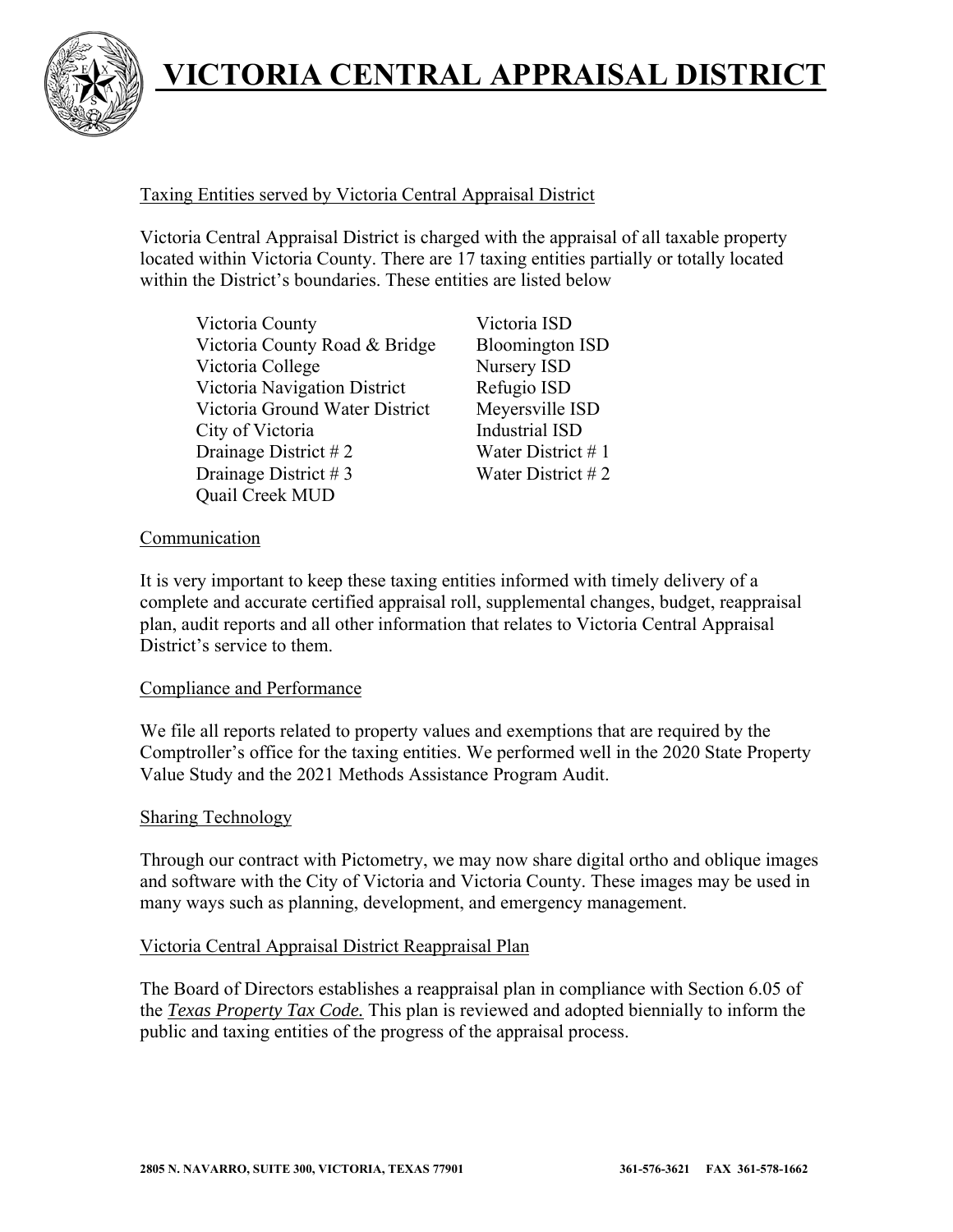

### Performance in the Comptroller's 2020 Property Value Study

| <b>CAD Performance Measures</b>    |               |
|------------------------------------|---------------|
| Median Level of Appraisal          | 1.00          |
| Coefficient of Dispersion          | 15.97         |
| Price Related Differential         | 1.13          |
| ISD's with Local Value Assignments | 5             |
| <b>Bloomington ISD</b>             | 228,731,700   |
| <b>Industrial ISD</b>              | 180,791,625   |
| Meyersville ISD                    | 19,113,067    |
| Nursery ISD                        | 278,534,187   |
| Refugio ISD                        | 36,803,620    |
| Victoria ISD                       | 6,136,416,874 |

### Method Assistance Program 2021

| <b>Mandatory Requirements</b>                                                                                                                                                 | Pass/Fail |
|-------------------------------------------------------------------------------------------------------------------------------------------------------------------------------|-----------|
| 1. Does the appraisal district have up-to-date appraisal maps?                                                                                                                | Pass      |
| 2. Is the implementation of the appraisal district's most recent<br>reappraisal plan current?                                                                                 | Fail      |
| 3. Are the appraisal district's appraisal records up-to-date and<br>is the appraisal district following established procedures<br>and practices in the valuation of property? | Pass      |
| 4. Are values reproducible using the appraisal district's written<br>procedures and appraisal records?                                                                        | Pass      |
| <b>Appraisal District Activities</b>                                                                                                                                          | Rating    |
| Governance                                                                                                                                                                    | Meets     |
| Taxpayer Assistance                                                                                                                                                           | Meets All |
| <b>Operating Procedures</b>                                                                                                                                                   | Meets All |
| Appraisal Standards, Procedures                                                                                                                                               |           |
| And methodology                                                                                                                                                               | Meets All |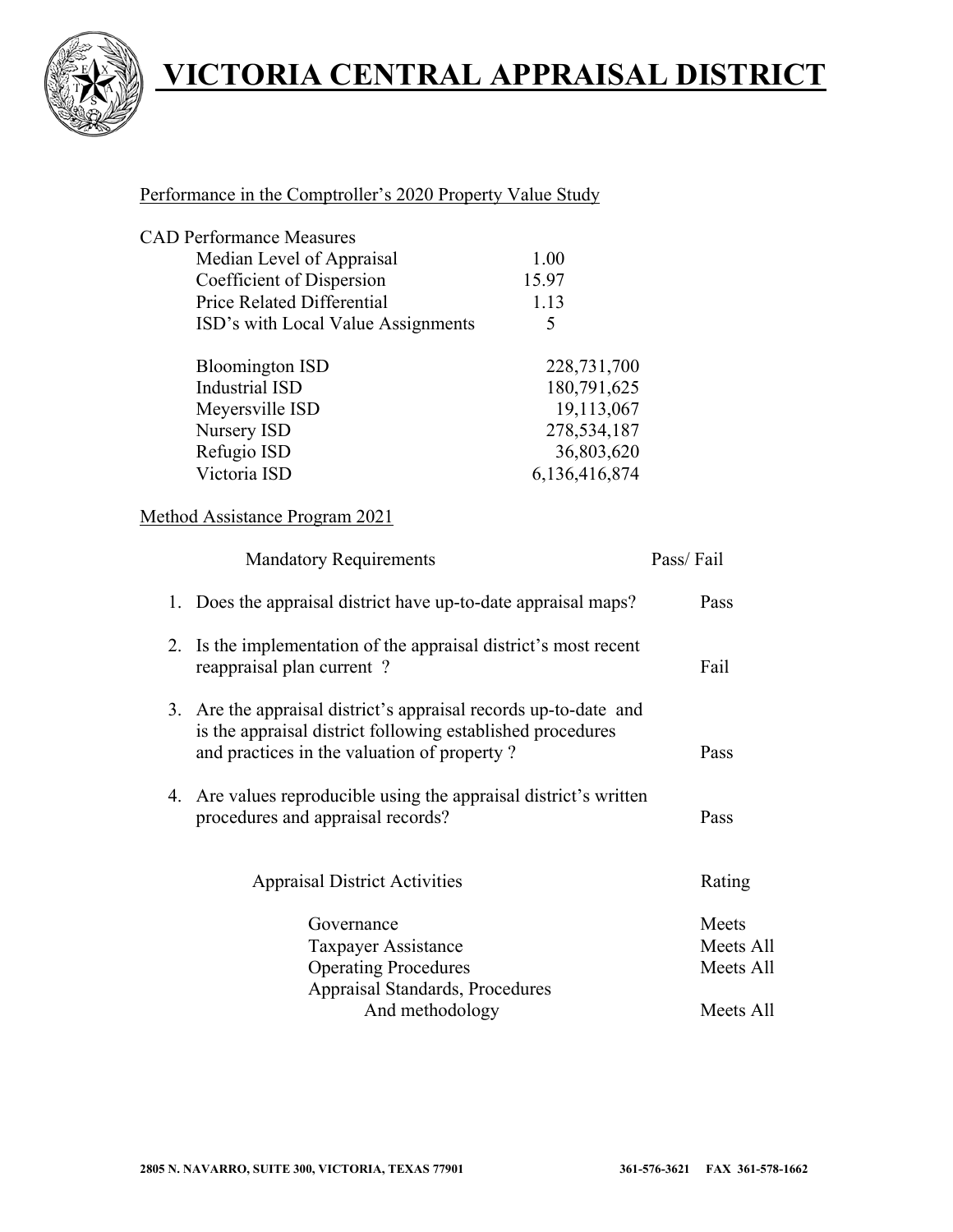

### Victoria Central Appraisal District Budget

The chief appraiser each year prepares and presents to the Board of Directors and Taxing Entities information in compliance with Section 6.06 of the *Texas Property Tax Code*. The process of publication and adoption of the budget are all mandated by law. Each year, the chief appraiser prepares a proposed budget and schedules a workshop for the Board of Directors. The proposed budget is then reviewed at the next Board of Directors meeting. By June  $15<sup>th</sup>$ , the proposed budget is submitted to all taxing entities participating in the District. The Board of Directors then reviews it again and schedules a public hearing. The public hearing is held prior to September 15<sup>th</sup> and the Board of Directors may make any changes and approves the budget.

| 2021 Victoria Central Appraisal District Budget | 2,482,850      |
|-------------------------------------------------|----------------|
| Number of Parcels                               | 65,257         |
| Residential                                     | 35,155         |
| Commercial/Industrial                           | 8,551          |
| Farm & Ranch                                    | 13,483         |
| Oil & Gas                                       | 4,089          |
| Utilities                                       | 773            |
| <b>Exempt Properties</b>                        | 3,203          |
| <b>Staff Positions</b>                          | 24             |
| Professional Designations                       | 5              |
| <b>Total Market Value</b>                       | 10,639,778,107 |
| New Market Value                                | 89,619,491     |
| 2021 Levy Information                           |                |
| County                                          | 29,978,142     |
| City                                            | 26,693,323     |
| ISD's                                           | 84, 352, 715   |
| <b>Special Districts</b>                        | 20,340,646     |
| Total                                           | 161,364,826    |

The cost of district operations are shared by the various taxing entities participating in the district. Each taxing entity's allocation is based on its tax levy relative to the total tax levy of all of the participating taxing entities. The Board may use excess funds to build reserves for litigation or appropriately approved capital expenditures.